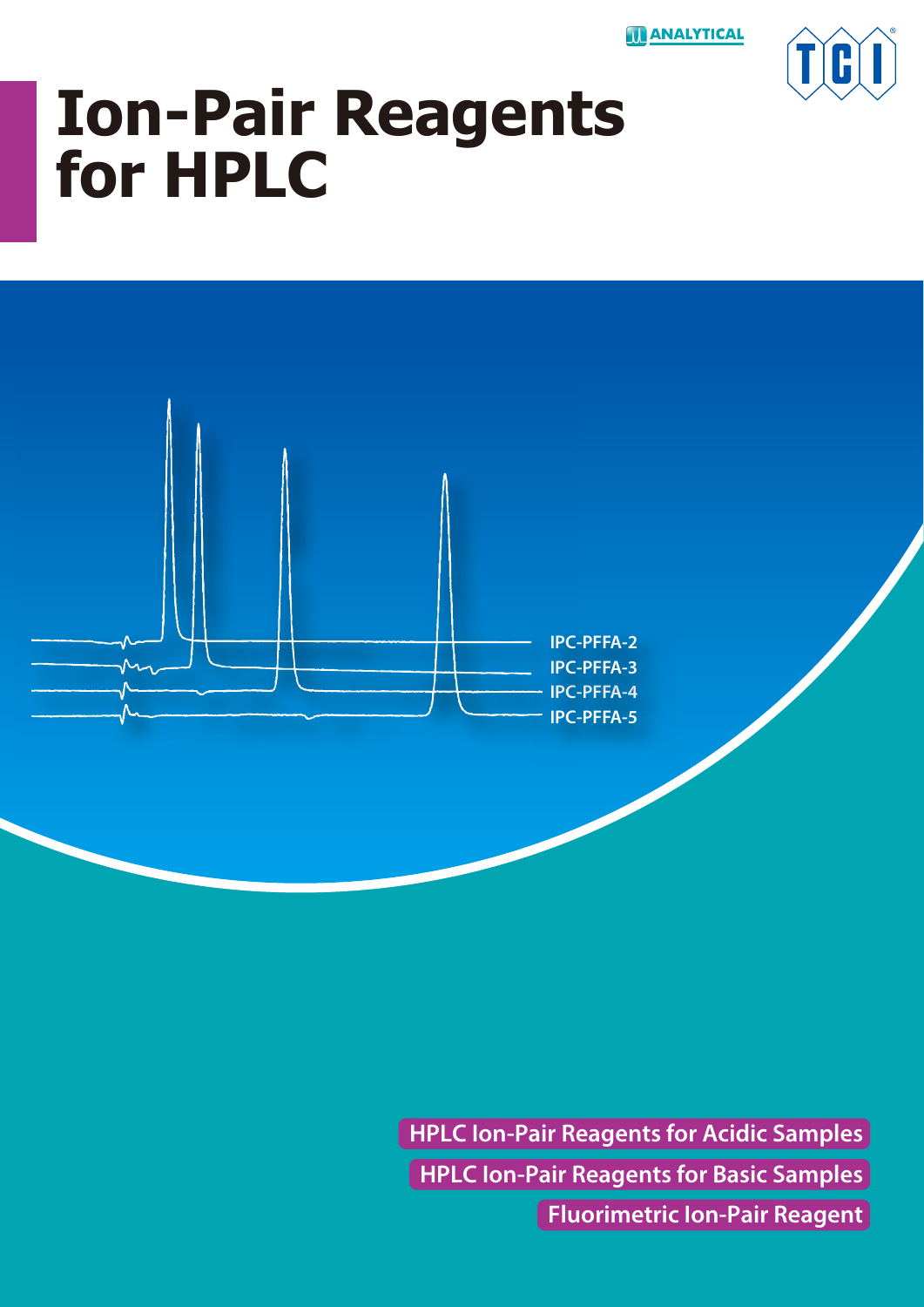# **Ion-Pair Reagents for HPLC**

Ion-exchange chromatography systems have previously been utilized in HPLC analysis of ionic samples. Recently, reversed phase partition chromatography using ion-pair reagents has been developed and utilized. The ionic samples form an ion-pair with ion-pair reagents in the mobile phase to become electrically neutral. The increase in hydrophobic character of the ion-pair results in a greater affinity for the reverse stationary phase and leads to sample resolution.

Acidic Samples : R-COO + R'4N<sup>+</sup> - R-COO + R-COO + R+R'A **Basic Samples :**  $R - NH_3$  +  $R' - SO_3$   $\longrightarrow$   $R - NH_3O_3S - R'$ 

UV and fluorescence detectors are widely used. Therefore ion-pair reagents must lack UV absorption and fluorescence themselves to obtain highly sensitive detection of samples. The UV absorption of sodium alkanesulfonates and quaternary ammonium salts is minimal so that these reagents can be used for reliable HPLC analysis. On the other hand, when a sample lacks sufficient UV absorption or fluorescence, the use of sodium 9,10-dimethoxyanthracene-2-sulfonate allows for high-sensitivity detection as a fluorimetric ion-pair reagent.

Recently, use of LC-MS in which mass spectrometry is incorporated in HPLC as a detector has become widespread. Sodium alkanesulfonates, a general ion-pair reagents, being non-volatile crystals pose a problem in that they contaminate the interface. The IPC-PFFA series is made of highly volatile ionpair reagents allowing for continuous LC-MS analysis without contaminating the interfaces.

## **HPLC Ion-Pair Reagents for Acidic Samples**

- Analysis is performed with pH adjusted to 7.5 with the addition of quaternary ammonium salts to the mobile phase.
- Acidic samples form an electrically neutral ion-pair with the quaternary ammonium salt and are retained in the reverse phase systems.
- The ion-pair reagents for acidic samples for LC-MS are supplied as 0.5 M aqueous solutions and were adjusted to pH 7.5. The solution can be used as a neutral mobile phase after dilution with the LC solvents (acetonitrile/water or methanol/water) to 5 mM. Since the acidic substances are ionized under the neutral conditions, they are facilitated to form an ion-pair.

[Examples]

1. When 0.5mol/L Tetrabutylammonium Phosphate (IPC-TBA-P) **[I0367]** is used: The reagent (10 mL) is diluted to 1 L with an aqueous solvent such as methanol - water. (pH adjustment is not required because the reagent is already buffered.)

### 2. When Tetrabutylammonium Hydroxide (IPC-TBA-OH) **[I0364]** is used:

- 1) The reagent (12.5 mL) is diluted to 1 L with an aqueous solvent such as methanol water.
- 2) The pH is adjusted to 7.5 by the addition of an aqueous phosphoric acid (10%).

|                                                    |                                                                                                                                                                                                                                         |      | 25mL [10363]                                     |
|----------------------------------------------------|-----------------------------------------------------------------------------------------------------------------------------------------------------------------------------------------------------------------------------------------|------|--------------------------------------------------|
|                                                    |                                                                                                                                                                                                                                         | 25mL | 100mL [11130]                                    |
| (Tetrabutylammonium Hydroxide) (10% in Water)      |                                                                                                                                                                                                                                         | 25mL | 100mL [10364]                                    |
| (Tetrabutylammonium Bromide)                       | 25q                                                                                                                                                                                                                                     | 100q | 500q [10365]                                     |
| (Tetrabutylammonium Chloride)                      |                                                                                                                                                                                                                                         | 5q   | 25g [10366]                                      |
| (Tetrabutylammonium Phosphate) (0.5mol/L in Water) |                                                                                                                                                                                                                                         | 10mL | 100mL [10367]                                    |
| (Tetrabutylammonium Hydrogen Sulfate)              |                                                                                                                                                                                                                                         | 25q  | 100g [10368]                                     |
|                                                    |                                                                                                                                                                                                                                         | 25q  | 500q [10453]                                     |
| (Tetra(decyl)ammonium Bromide)                     |                                                                                                                                                                                                                                         | 5g   | 25g [11129]                                      |
|                                                    |                                                                                                                                                                                                                                         |      |                                                  |
| (Dipropylammonium Acetate) (ca. 0.5mol/L in Water) |                                                                                                                                                                                                                                         |      | 10mL [A5703]                                     |
| (Dibutylammonium Acetate) (ca. 0.5mol/L in Water)  |                                                                                                                                                                                                                                         |      | 100mL [A5702]                                    |
| (Diamylammonium Acetate) (ca. 0.5mol/L in Water)   |                                                                                                                                                                                                                                         |      |                                                  |
| (Dihexylammonium Acetate) (ca. 0.5mol/L in Water)  |                                                                                                                                                                                                                                         |      |                                                  |
| <b>IPC-TBA-Br</b>                                  | IPC-TEA-OH (Tetraethylammonium Hydroxide) (10% in Water)<br><b>IPC-TPA-OH</b> (Tetrapropylammonium Hydroxide) (10% in Water)<br>IPC-TBA-OH<br><b>IPC-TBA-HS</b><br>IPC-DTMA-CI (Dodecyltrimethylammonium Chloride)<br><b>IPC-TDA-Br</b> |      | 10mL<br>10mL 100mL [A5704]<br>10mL 100mL [A5705] |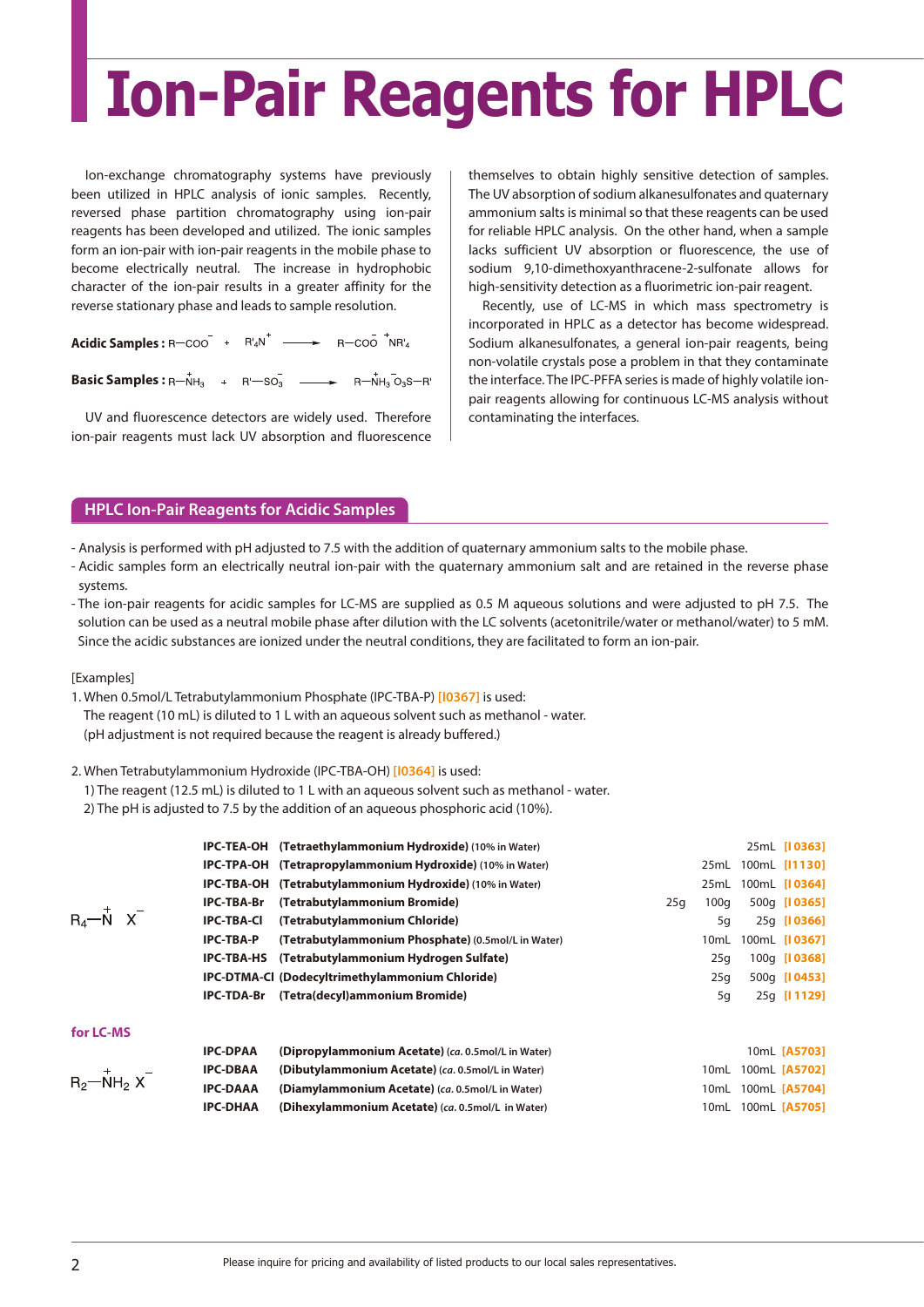

### **HPLC Ion-Pair Reagents for Basic Samples**

- Analysis is performed by the addition of sodium alkanesulfonate to the mobile phase.

 The basic samples form an electrically neutral ion-pair with sodium alkanesulfonate and are retained in the reverse phase system. - In the case of sodium alkanesulfonate, the greater the number of carbons in the alkyl group, the greater the partition ratio.

- The solubility of the products such as sodium 1-decanesulfonate (IPC-ALKS-10) **[I0348]** may decrease depending upon the composition of the mobile phase solvents; especially after the addition of the buffer for pH adjustment. Resulted turbidity of the mobile phase and crystal formation may interfere with the analysis. To avoid the trouble, modification of the solvent system composition should be considered.
- The ion-pair reagents for basic samples in LC-MS analysis are supplied as 0.5 M aqueous solutions. The solution can be used as an acidic mobile phase after dilution with the LC solvents (acetonitrile/water or methanol/water) to 5 mM. Since the basic substances are ionized under the acidic conditions, they are facilitated to form an ion-pair.
- We supply the high-quality products (IPC-PFFA-6 HG **[A5722]**, IPC-PFFA-7 HG **[A5721]**, IPC-PFFA-8 HG **[A5720]**) of IPC-PFFA-6, IPC-PFFA-7 and IPC-PFFA-8 for high-sensitive detections.

### [Examples]

1) Sodium 1-Heptanesulfonate (IPC-ALKS-7) **[I0345]** 1.011 g (0.005 mol) is weighed out.

2) The reagent is dissolved in 1 L of an aqueous solvent such as methanol - water.

3) The pH is adjusted to 3.5 by the addition of aqueous phosphoric acid (50%).

|                         | <b>IPC-ALKS-3</b> | (Sodium 1-Propanesulfonate)                         |     | 5q               | 25g [10341]     |
|-------------------------|-------------------|-----------------------------------------------------|-----|------------------|-----------------|
| $R-SO3$ Na <sup>+</sup> | <b>IPC-ALKS-4</b> | (Sodium 1-Butanesulfonate)                          |     | 5q               | 25g [10342]     |
|                         | <b>IPC-ALKS-5</b> | (Sodium 1-Pentanesulfonate)                         | 5q  | 25q              | 100g [10343]    |
|                         | <b>IPC-ALKS-6</b> | (Sodium 1-Hexanesulfonate)                          | 5q  | 25q              | 100g [10344]    |
|                         | <b>IPC-ALKS-7</b> | (Sodium 1-Heptanesulfonate)                         | 5q  | 25q              | 100g [10345]    |
|                         | <b>IPC-ALKS-8</b> | (Sodium 1-Octanesulfonate)                          | 5q  | 25q              | 100g [10346]    |
|                         | <b>IPC-ALKS-9</b> | (Sodium 1-Nonanesulfonate)                          |     | 5q               | 25g [10347]     |
|                         |                   | IPC-ALKS-10 (Sodium 1-Decanesulfonate)              |     | 5q               | 25g [10348]     |
|                         |                   | IPC-ALKS-11 (Sodium 1-Undecanesulfonate)            |     | 5q               | 25g [10349]     |
|                         |                   | IPC-ALKS-12 (Sodium 1-Dodecanesulfonate)            |     | 5q               | 25g [10350]     |
|                         |                   | IPC-ALKS-13 (Sodium 1-Tridecanesulfonate)           |     | 5q               | 25g [10351]     |
|                         | <b>IPC-SDS</b>    | (Sodium Dodecyl Sulfate)                            | 25q | 100q             | 500g [10352]    |
| for LC-MS               |                   |                                                     |     |                  |                 |
|                         | <b>IPC-PFFA-2</b> | (Trifluoroacetic Acid) (ca. 0.5mol/L in Water)      |     |                  | 10mL [A5711]    |
|                         | <b>IPC-PFFA-3</b> | (Pentafluoropropionic Acid) (ca. 0.5mol/L in Water) |     |                  | 10mL [A5712]    |
| $Rf$ - $COOH$           | <b>IPC-PFFA-4</b> | (Heptafluorobutyric Acid) (ca. 0.5mol/L in Water)   |     | 10 <sub>mL</sub> | 100mL [A5713]   |
|                         | <b>IPC-PFFA-5</b> | (Nonafluorovaleric Acid) (ca. 0.5mol/L in Water)    |     |                  | 10mL [A5714]    |
|                         | <b>IPC-PFFA-6</b> | (Undecafluorohexanoic Acid) (ca. 5mmol)             |     |                  | 1sample [A5715] |
|                         |                   |                                                     |     |                  |                 |